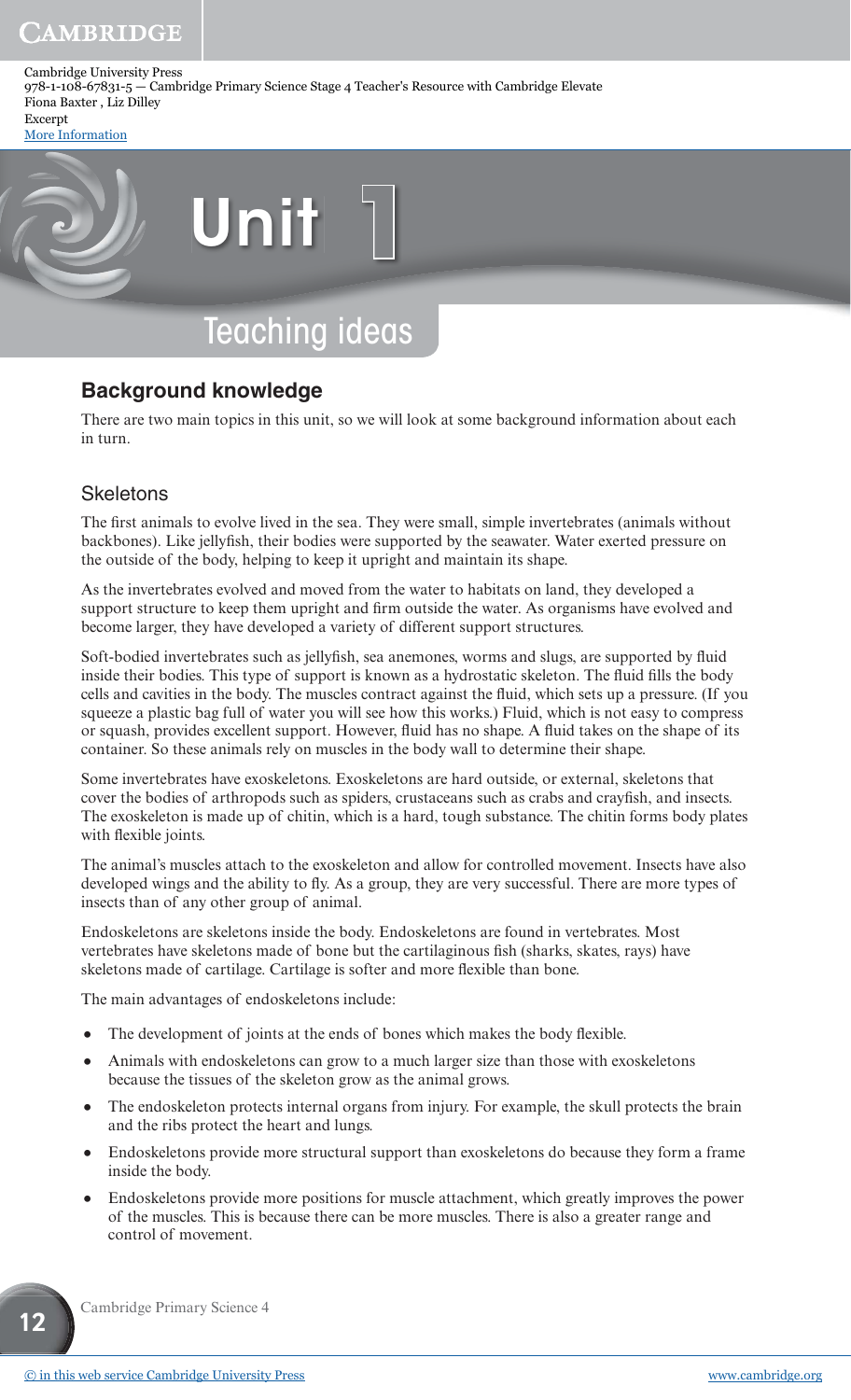Cambridge University Press 978-1-108-67831-5 — Cambridge Primary Science Stage 4 Teacher's Resource with Cambridge Elevate Fiona Baxter , Liz Dilley Excerpt [More Information](www.cambridge.org/9781108678315)

Teaching ideas Unit 1

## Drugs as medicines

A drug is a chemical substance that affects the body in some way. The effects may be medicinal, mood or behaviour changing, or performance enhancing.

Medicinal drugs are produced by pharmaceutical companies and are usually thoroughly tested for effectiveness and safety before they are approved. These drugs may, however, have undesirable effects (especially if they are not correctly prescribed or administered).

In most countries some non-medicinal drugs such as marijuana, cocaine and heroin are illegal. Legal non-medicinal drugs in many countries include tobacco and alcohol. Alcohol use is not allowed in any Islamic states for religious reasons. Both tobacco and alcohol can be harmful to our health. Tobacco has been strongly linked with lung disease. Alcohol use can lead to liver disease, higher risk of heart disease and certain cancers, as well mental and emotional problems such as anxiety, depression, memory loss and behavioural changes.

Over-the-counter medicines, which are available in pharmacies without a prescription from a doctor, include headache tablets, cough mixtures and diet pills. Because they are available without a prescription, it is often assumed that these medicines are safe. However, incorrect administration can be harmful. For example, taking too many headache tablets can damage the kidneys. Some medicines, such as cough mixture, cause drowsiness, while others, such as diet pills, are stimulants. Diet pills can cause behavioural changes. These changes may include being very active all the time and unable to relax, as well as feeling anxious. All of these medicines can lead to death if they are taken in very large quantities.

| <b>Topic</b>                               | <b>Number</b><br><b>of</b><br>lessons | <b>Outline</b><br>of lesson<br>content                                                  | <b>Resources in</b><br><b>Learner's Book</b>             | <b>Resources in</b><br><b>Activity Book</b> | <b>Resources</b><br>in Teacher's<br><b>Resource</b> |
|--------------------------------------------|---------------------------------------|-----------------------------------------------------------------------------------------|----------------------------------------------------------|---------------------------------------------|-----------------------------------------------------|
| 1.1<br><b>Skeletons</b>                    | 1                                     | <b>Skeletons</b><br>made of bone<br>support the<br>body from the<br>inside.             | Activity 1.1<br>SE<br>Questions 1, 2, 3,<br>$4,5$ Ex     | Exercise 1.1                                |                                                     |
| $1.2$ The<br>human<br>skeleton             | $\mathbf{1}$                          | The human<br>skeleton is<br>made up<br>of bones<br>of different<br>shapes and<br>sizes. | Activity 1.2<br>SE<br>Questions 1, 2, 3,<br>$4, 5, 6$ Ex | Exercise 1.2                                | Worksheet 1.2                                       |
| 1.3 Why do<br>we need a<br>skeleton?       | $\overline{2}$                        | Skeletons grow<br>and support<br>and protect the<br>body.                               | Activity 1.3<br>SE<br>Questions 1, 2                     | Exercise 1.3<br>SE                          | Worksheet 1.3a<br>SE<br>Worksheet 1.3b<br>SE        |
| 1.4<br><b>Skeletons</b><br>and<br>movement | $\mathbf{1}$                          | Muscles work<br>in pairs to<br>make bones<br>move.                                      | Activity 1.4<br>SE<br>Questions 1, 2                     | Exercise 1.4<br>Ex                          | Worksheet 1.4<br>SE                                 |
| 1.5 Drugs as<br>medicines                  | $\mathbf{1}$                          | <b>Medicines</b><br>are drugs<br>that make our<br>bodies better<br>when we<br>are ill.  | Activity 1.5<br>SE<br>Questions 1, 2, 3                  | Exercise 1.5                                | Worksheet 1.5<br>SE                                 |

#### Unit overview

Cambridge Primary Science 4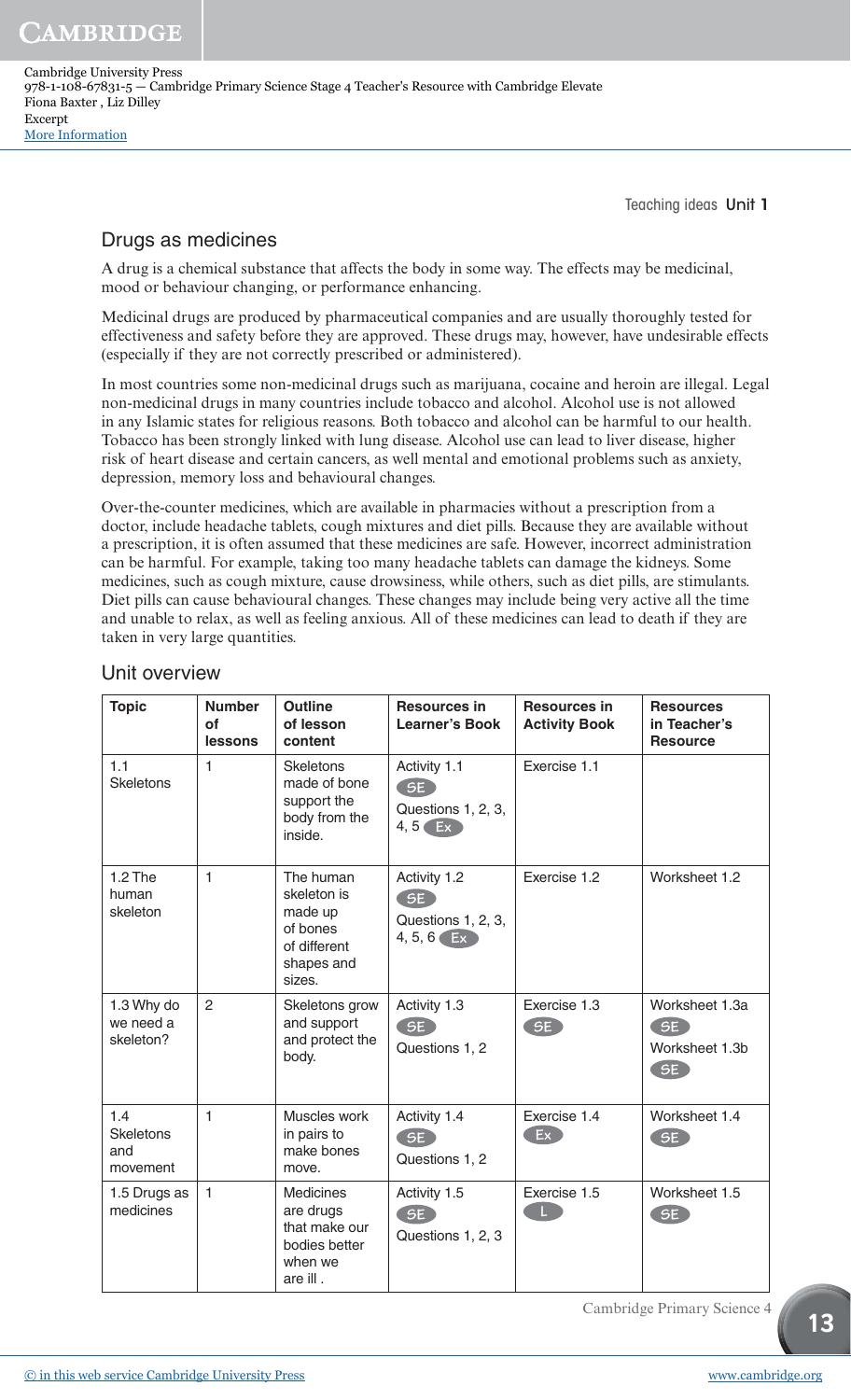Unit 1 Teaching ideas

| 1.6 How<br>medicines<br>work | Medicines cure<br>symptoms<br>of illnesses.<br>Medicines<br>must be taken<br>safely. | Activity 1.6<br>Question 1<br>SE   | Exercise 1.6    |  |
|------------------------------|--------------------------------------------------------------------------------------|------------------------------------|-----------------|--|
| Check your<br>progress       |                                                                                      | Questions 1, 2<br>$\Box$ , 3, 4, 5 | Language review |  |
| Ex<br>Extension              | SE<br>Language                                                                       | Scientific enquiry                 | Su<br>Support   |  |

#### Resources

- different shapes of pasta
- black construction paper
- paper glue
- a tape measure
- a weight such as a heavy book or a school bag

# **Topic 1.1 Skeletons**

The key concept explored in this topic is that many animals have skeletons made of bone that support their bodies from the inside. Learners should already know from Stage 3 that living organisms grow. This topic explains the role of the skeleton in growth.

## Learning objectives

- Know that humans and some animals have bony skeletons inside their bodies.
- Make relevant observations.
- Collect evidence.

#### Ideas for the lesson

- Show the class a life-sized paper outline drawing of a Stage 4 learner. (You can make one by asking a learner to lie on a piece of paper and draw round the outline of the learner. Be aware of cultural sensitivities when doing this though.) Ask learners to suggest which body parts should be added to the outline, and where they should be placed. Continue until learners suggest bones or the need for a skeleton. Ask them about other skeletons they know about, such as exhibits in museums or in TV programmes they have seen.
- Ask why we need a skeleton. Hold up the paper outline and then let it go. Tell the

class that, without our skeleton, we would be floppy like the outline.

- Ask learners to think about buildings that they have seen being built covered in scaffolding or buildings that have frames for support, such as traditional homes in Thailand and Japan.
- Before learners do Activity 1.1, tell them that if they move their fingers down the centre of their backs, they will feel the 26 vertebrae that make up their backbone. Demonstrate that when you bend forward at the waist, you can feel the bones adjust as you move. You can think of each individual vertebra as a bead on a string. Just as a beaded necklace is flexible and able to bend. so too is your backbone. If your backbone were just one bone, you would not be able to bend or twist. The observation made from this demonstration will show learners that humans have bony skeletons inside their bodies. Show the learners pictures of animal skeletons to show them that some animals also have bony skeletons.
- Be sensitive to learners who are overweight and may have difficulty in feeling their ribs. They will be able to feel the rib bones with their fingers, but not as easily as thinner learners. It might be easiest for them to feel the ribs by stretching up one arm and then using the opposite hand to feel the ribs on the stretched side. Demonstrate this action, and suggest that the whole class feel their ribs in this way. Tell them to push firmly on their skin until they feel the rib bones.
- Ask learners to feel the bones beneath the skin in one of their hands, then draw a picture of what they think the bones look like. Have learners brainstorm what they know or think they know about bones.

Cambridge Primary Science 4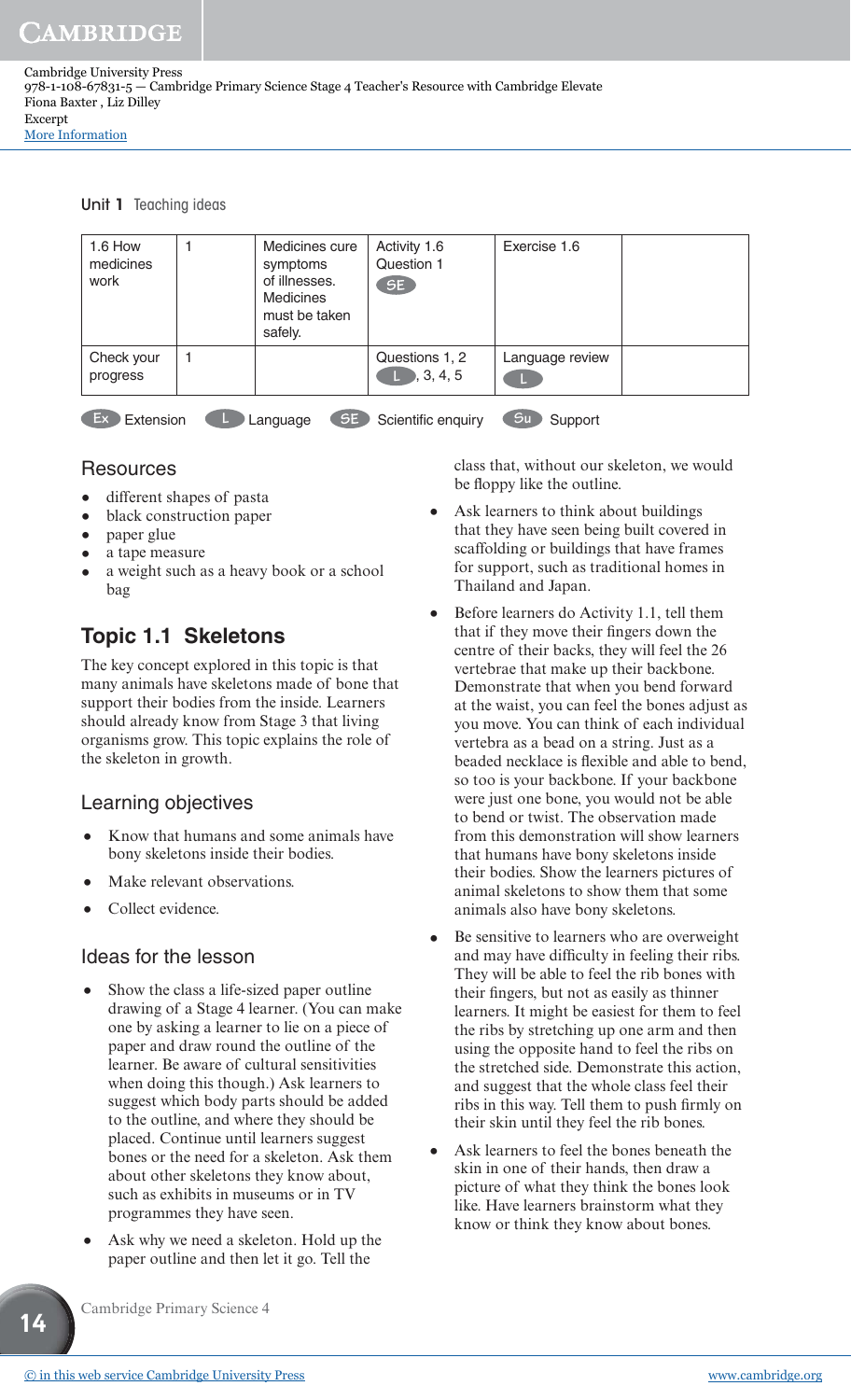Cambridge University Press 978-1-108-67831-5 — Cambridge Primary Science Stage 4 Teacher's Resource with Cambridge Elevate Fiona Baxter , Liz Dilley Excerpt [More Information](www.cambridge.org/9781108678315)

> • Once learners have completed Activity 1.1, discuss the observations that the skeleton is made of many bones of different shapes and sizes. Discuss the reason for this after learners have completed Question 3.

• Exercise 1.1 in the Activity Book could be used to extend learners' knowledge of skeletons.

## Notes on practical activities

## **Activity 1.1**

The skull should feel like a single bone, but it is made of several bones fused together.

Learners will not be able to feel all 12 pairs of ribs, but should feel at least six or seven.

The hands need many bones (as well as muscles and joints) in order to make many fine movements such as holding a pen and picking up small things.

The bones are different shapes and sizes.

## Internet and ICT

- The website: http://www.hants.gov.uk/ museum/exhibitions/bones/index.html gives a useful introduction to bones and skeletons.
- You will find interactive games on the website: http://www.bonesandharry.co.uk/ main/main.html.
- Learners can compare animal and human skeletons at: http://www.sciencekids.co.nz/ gamesactivities/movinggrowing.html.

## Assessment

Learners can check each another's answers to Exercise 1.1 in which they match pictures of skeletons with the animals they come from, and identify some of their bones.

## **Differentiation**

- Lower achieving learners could be supported by getting them to work in pairs and point out the bones of the skull, ribs, spine and hips to one another.
- Higher achieving learners could do Questions 3 and 4 in the Learner's Book.

# Teaching ideas Unit 1

## Talk about it!

The answer to this question is that not all skeletons are made of bones. Some animals such as sharks, skates and rays have skeletons made of cartilage, which is softer and more flexible (rubbery) than bone. Explain that we have cartilage at the ends of our bones and that the outer ears and nose are made of cartilage.

#### Common misunderstandings and misconceptions

• Learners at this level often think that bones are made of non-living material or nonliving parts of the body. This is not true. The fact that bones can grow demonstrates that they are living. They may also think that bones are very heavy, but bones make up only 30−40% of the human body mass and support the remaining 60−70% of our mass.

#### Homework ideas

• Exercise 1.1 in the Activity Book.

#### Answers to Learner's Book questions

- **1** bone
- **2** To support our bodies.
- **3** Because they are in different parts of the body that do different things, for example: legs for walking, hand for writing, skull for protecting the brain.
- **4** Light bones make it easier for the animal to move its body.
- **5** You should be looking for a drawing of a human blob of jelly.

# Answers to Activity Book exercise

## **Exercise 1.1**

| Animal    | <b>Skeleton</b> |  |
|-----------|-----------------|--|
| bird      | C               |  |
| rabbit    | L               |  |
| frog      | R               |  |
| crocodile | Р               |  |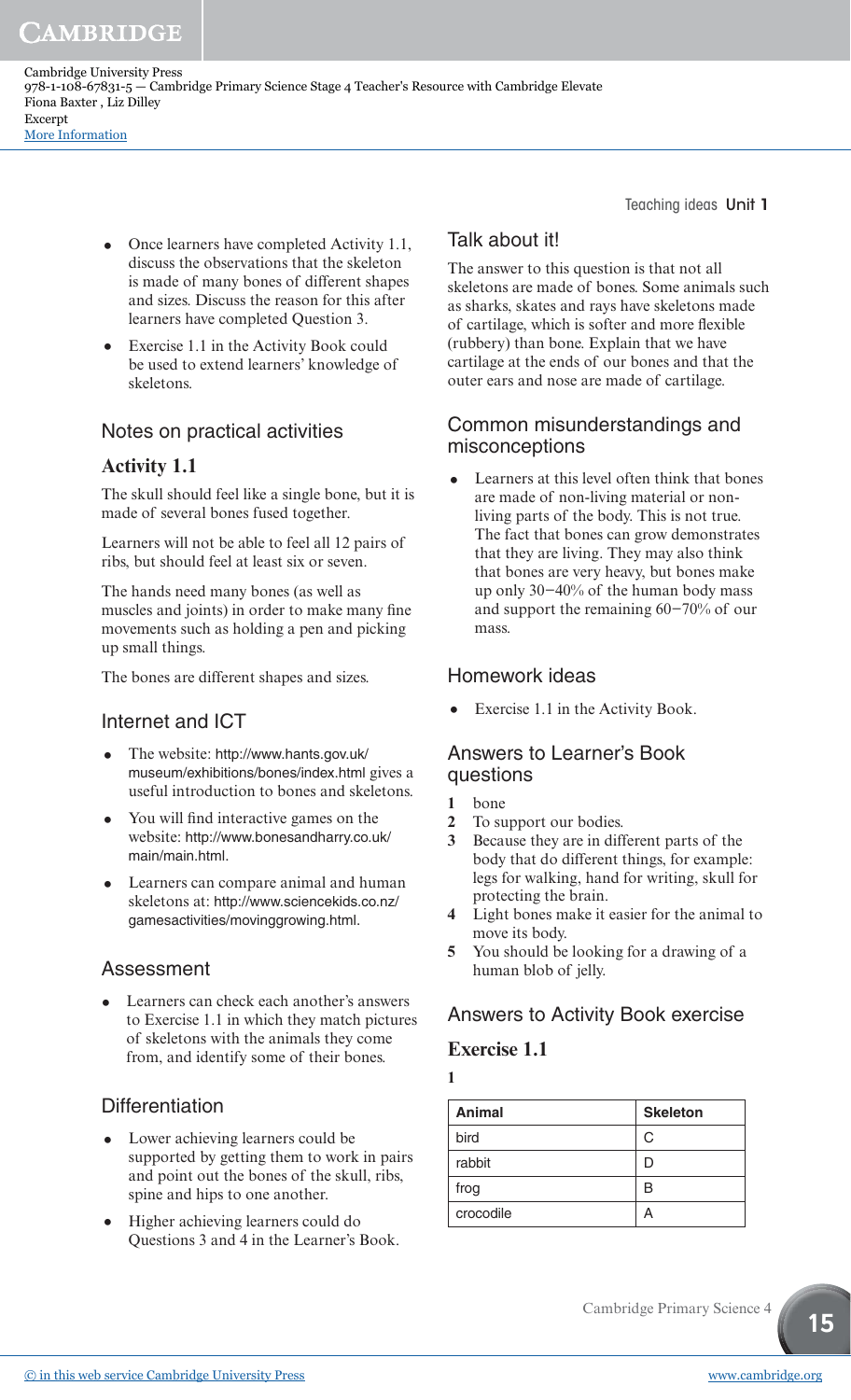Unit 1 Teaching ideas

**2** W is the skull X is the ribs Y is the spine Z is the hip

# **Topic 1.2 The human skeleton**

In this topic, learners explore further the idea that skeletons are made of bones of different shapes and sizes. Learners have the opportunity to familiarise themselves with the basic structure of the human skeleton and recognise bones of different shapes.

#### Learning objectives

- Observe that bones have different shapes and sizes.
- Understand that bones are joined together to form the skeleton.
- Link evidence to scientific knowledge and understanding in some contexts.

#### Ideas for the lesson

- Begin the lesson by reminding the class about the conclusion from Activity 1.1: that skeletons are made up of many bones that have different shapes and sizes. You can ask them which bones they think are the biggest and the smallest in the body.
- Talk about the number of bones in the body. Adults have 206 bones in their skeletons but newborn babies have about 275 bones. As a baby grows, some of the bones in the body fuse (join) together. For example, as we grow, some of the bones in our skull fuse together.
- Look at the picture on page 9 of the Learner's Book, or a life-sized skeleton model. You may be able to borrow one from a local secondary school or doctors' surgery. Did learners realise that there are pairs of bones in the lower arms and legs? Also count the ribs on the drawing or model (there should be 12 pairs). Ask learners if the bones are all the same size and shape or if they have different sizes and shapes. Ask learners if they noticed that the bones in the skeleton are in some way connected to the backbone. Point out that the bones are joined together to form the skeleton.
- Learners should do Activity 1.2 in the Learner's Book.
- Worksheet 1.2 and Exercise 1.2 in the Activity Book will help to consolidate the learning in this topic and help learners to link evidence to scientific knowledge.

#### Notes on practical activities

#### **Activity 1.2**

Each pair or group will need:

- different shapes of pasta
- black construction paper
- paper glue.

Learners should arrange the pasta shapes to make the form of a human skeleton. It need not be accurate, but it should show the general body form with a skull, spine, ribs, arms, legs and hips. See the example in the Learner's Book, page 9.

#### Internet and ICT

- Look at: www.bbc.co.uk/bitesize/ks2/science/ living\_things/skeletons\_muscles/read/1/ for a summary of the topic.
- The website: www.everyschool.co.uk/sciencekey-stage-2-ourselves-2.html has a bone labelling activity and provides a link to interactive games about the skeleton.
- The website: www.ehow.com/how\_12039762\_ make-human-skeleton-model-using-pasta.html explains how to make a pasta skeleton.

#### Assessment

• Learners can check one another's answers to Worksheet 1.2 to see if they have grasped the concept that different bones are joined together to form the skeleton.

#### **Differentiation**

• Lower achieving learners can do Exercise 1.2 in the Activity Book, in which they arrange bones to make a simple paper skeleton. They can also answer Questions 1, 3 and 4 in the Learner's Book.

Cambridge Primary Science 4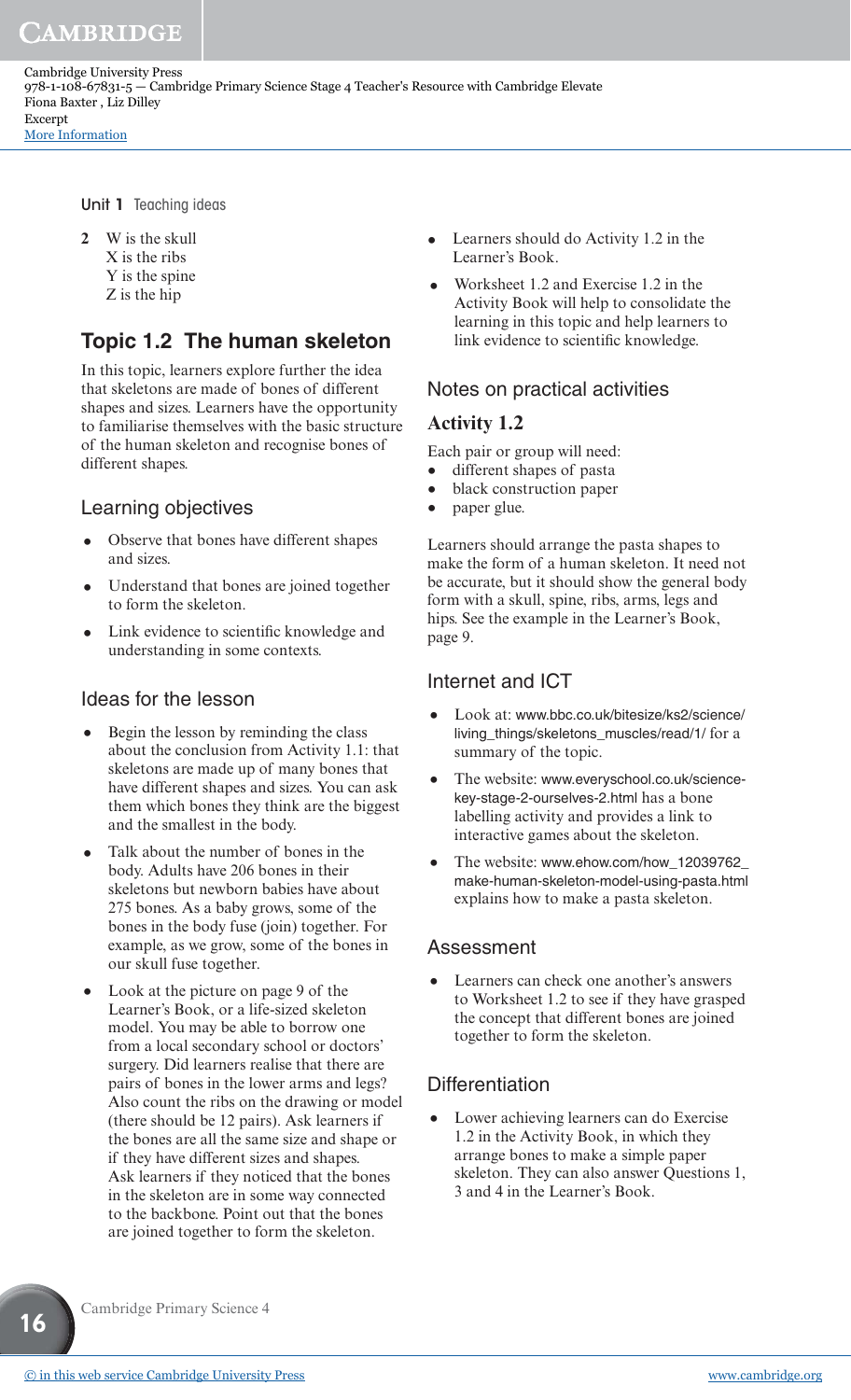Cambridge University Press 978-1-108-67831-5 — Cambridge Primary Science Stage 4 Teacher's Resource with Cambridge Elevate Fiona Baxter , Liz Dilley Excerpt [More Information](www.cambridge.org/9781108678315)

> • Higher achieving learners could answer Questions 2, 3, 5 and 6 in the Learner's Book. They could also find out the scientific names of the bones of the skeleton they have learnt about in the topic.

## Talk about it!

Giraffes also have seven neck bones. The bones are much bigger than the neck vertebrae of humans.

#### Common misunderstandings and misconceptions

• Learners often think that bigger animals have more bones in their skeletons than smaller animals. Often, it is the size of the bones that is different but the number of bones in the bodies of most mammals, for example, is similar.

#### Homework ideas

• Worksheet 1.2.

#### Answers to Learner's Book questions

- **1** It is made of many bones joined together.
- **2** The skull protects the brain and sense organs (eyes, ears, tongue).
- **3** Thigh bone. It supports the all weight of the upper body.
- **4** Ear bones.
- **5** Ribs surround heart and lungs to protect them.
- **6** Women have babies. Their hips are wider to allow the baby to grow inside the mother's body and to be born.

#### Teaching ideas Unit 1

# Answers to Activity Book exercise

**Exercise 1.2**



# Answers to Worksheets

## **Worksheet 1.2**

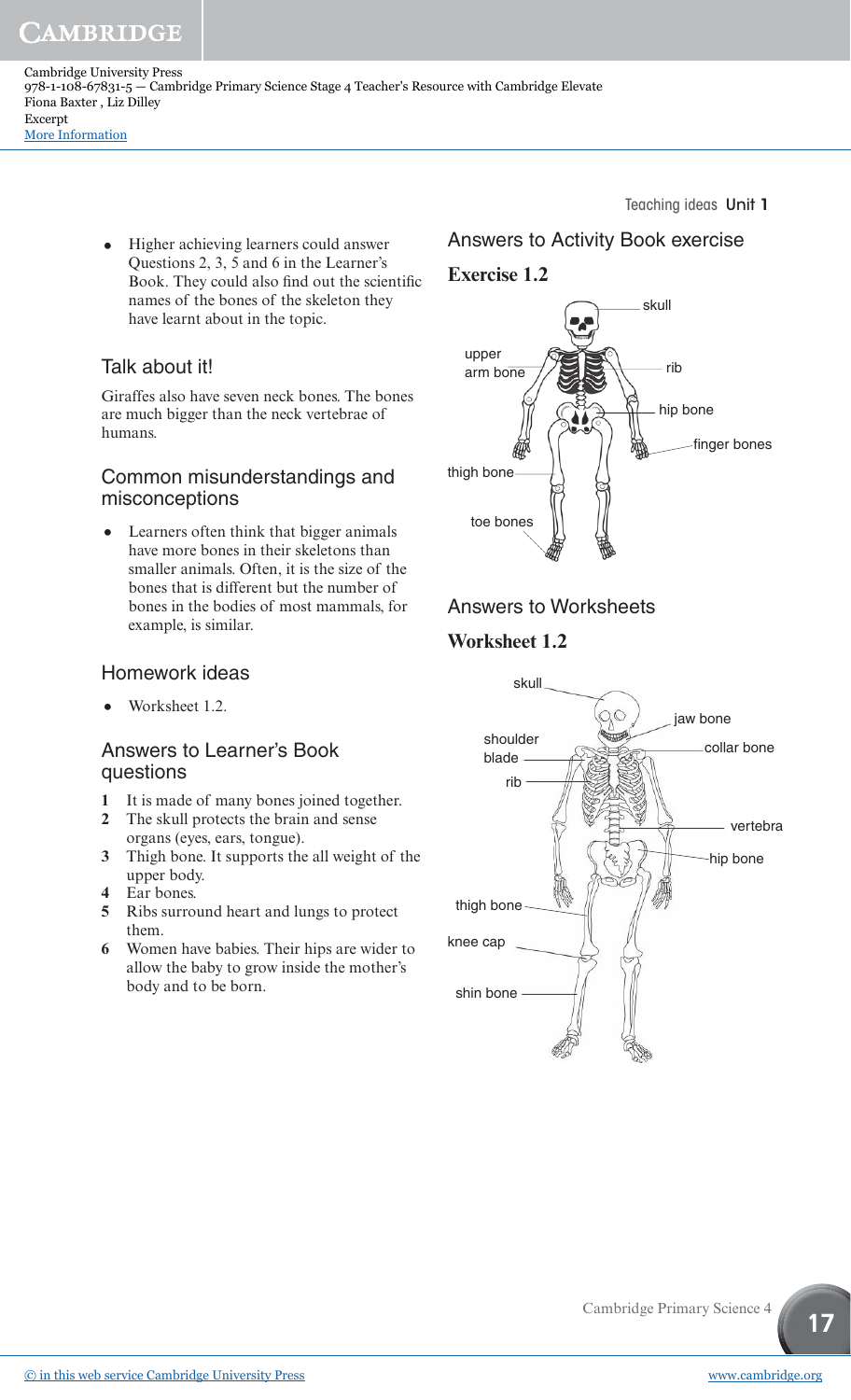Cambridge University Press 978-1-108-67831-5 — Cambridge Primary Science Stage 4 Teacher's Resource with Cambridge Elevate Fiona Baxter , Liz Dilley Excerpt [More Information](www.cambridge.org/9781108678315)

Unit 1 Teaching ideas

## **Topic 1.3 Why do we need a skeleton?**

The key idea explored in this topic is that skeletons allow us to grow. They also support and protect other body parts. Learners should already know about sense organs from Stage 3. You can link this prior knowledge with the protective role of the skull. The skull protects the brain. The brain controls sense organs.

#### Learning objectives

- Know how skeletons grow as humans grow and support and protect the body.
- Measure length.
- Record results in a table.
- Present results in a bar chart.
- Identify simple trends and patterns in results and suggest explanations for some of these.

#### Curriculum links

- In Activity 1.3, learners measure bone length which links with Mathematics. Remind learners about how to measure length with their rulers.
- Exercise 1.3 and Worksheet 1.3 require graphing skills which are also links with Mathematics. You could ask learners what they remember about drawing bar charts from their lessons in Mathematics. For example, how they label bars, how they decide how long the bars should be.

#### Ideas for the lesson

- Begin the lesson by asking learners why children are small and adults are big. Ask for their ideas about how we get bigger as we get older. Then let the learners do Activity 1.3, in which they measure and compare bone lengths. They will also record measurements in a table and make a prediction based on the evidence collected.
- In Worksheet 1.3, learners draw a bar chart of results, identify a pattern in the results and suggest reasons for the pattern.
- In Exercise 1.3, learners obtain information about bone length from a bar chart and make deductions from the results.
- Remind learners that we need a skeleton to support our bodies. Discuss body support in soft-bodied invertebrates such as worms and snails. If possible, observe some of these animals in the classroom.
- Ask the class if they have seen cyclists and motorcyclists wearing helmets. Ask the learners to explain why cyclists and motorcyclists need a helmet. Point out how the skull acts like a helmet and provides protection for the brain. You can also ask learners which sense organs are housed in and protected by the skull as revision of Stage 3 work. Ask them which other parts of the skeleton protect our inside parts. Discuss the rib cage and how it protects the lungs and heart.
- If possible, bring some X-rays (or find photos of X-rays) to class for learners to examine and find the fracture.

#### Notes on practical activities

#### **Activity 1.3**

Each group will need:

a tape measure.

Learners should work in groups of 4 or 5.

Demonstrate how to use the tape measure by measuring the length of your own *femur* (thigh bone). Learners can record the measurement in their data tables.

Remember that the measurements will not be completely accurate as you will not be able to measure to the very ends of the femur, which are enclosed in the joint capsules at the hip and knee. It is easier to measure from the knee upwards. You will feel the ends of the bone on either side of the knee cap. Measure up the outer side of the leg to the point at the top of the leg at which the leg bends and lifts. If all measurements are taken in the same way, then you will get a fair comparison of femur lengths.

It may best for learners to measure the bone lengths of learners of their own gender within the group. This will avoid overstepping any cultural or religious boundaries regarding contact between males and females.

Cambridge Primary Science 4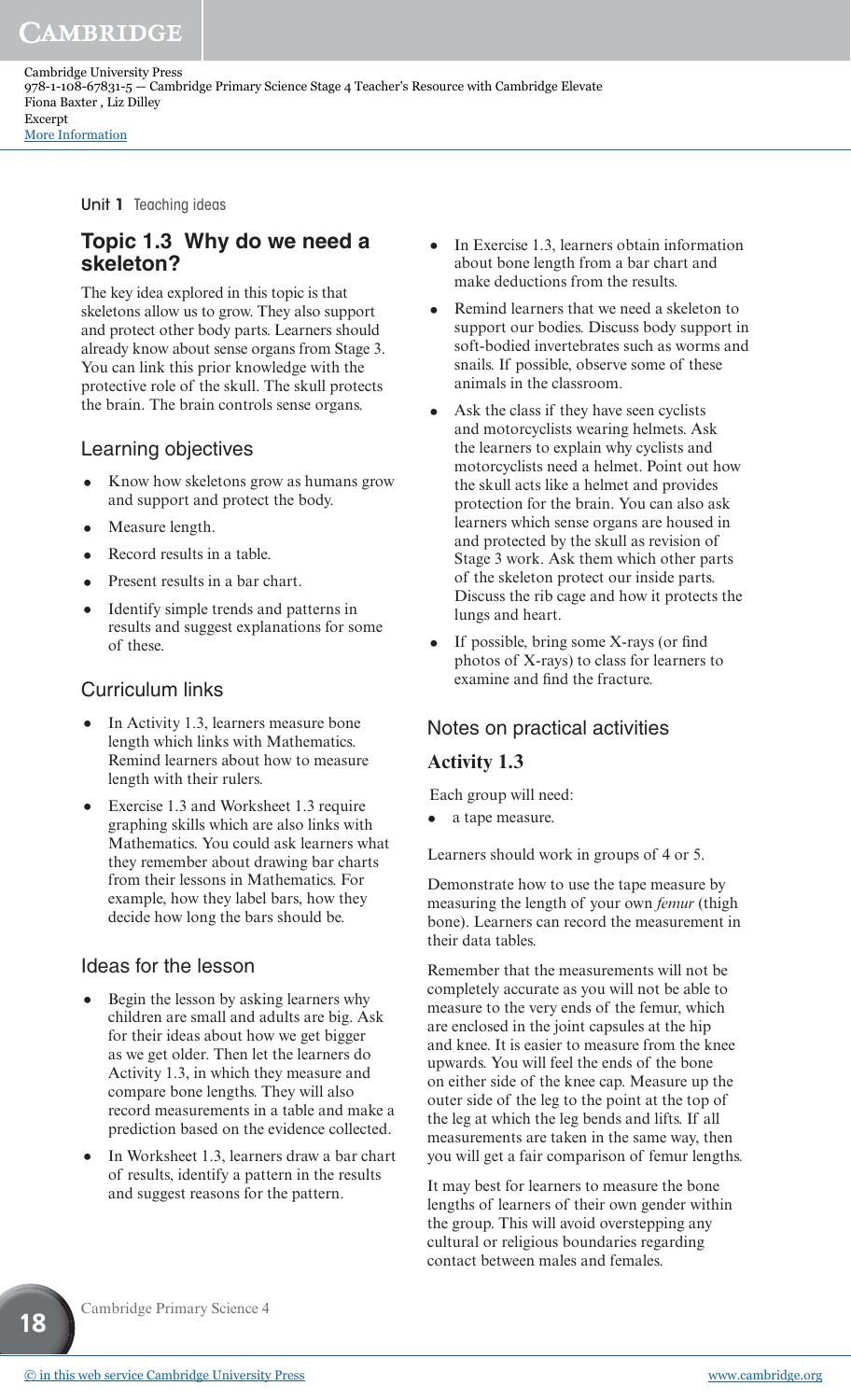Cambridge University Press 978-1-108-67831-5 — Cambridge Primary Science Stage 4 Teacher's Resource with Cambridge Elevate Fiona Baxter , Liz Dilley Excerpt [More Information](www.cambridge.org/9781108678315)

> If you do not have enough tape measures for each group, they can use 30 cm rulers to measure the length of the *humerus* (upper arm bone) and *tibia* (shin) bones. They will need to take turns using the tape measures in order to measure the femur (thigh bone) length, which is likely to be longer than 30 cm.

Typical measurements are as follows.

| <b>Bone</b>    | Length in cm |                |  |
|----------------|--------------|----------------|--|
|                | Me           | <b>Teacher</b> |  |
| upper arm bone | 25           | 30             |  |
| thigh bone     | 31           | 37             |  |
| shin bone      | 26           | 32             |  |

The teacher's bones are longer.

A teenager's bones will be longer than an 8-year-old's bones but shorter than an adult's. Teenagers' skeletons are still growing but are not fully grown.

#### Internet and ICT

- Look at: www.chiff.com/health/skeleton.htm for basic information on the functions of the skeleton.
- For a video clip on body support in invertebrates look at: www.bbc. co.uk/learningzone/clips/invertebrateskeletons/2304.html.
- The website: www.kidport.com/reflib/science/ animals/animalindexinv.htm is an interactive webpage about invertebrates.
- This site has good images of broken bones: http://orthopedics.about.com/cs/ brokenbones/l/blxray\_aptibfib.htm.

#### Assessment

• Assess learners' skills in drawing bar charts by getting them to draw bar charts of the bone length measurements taken in Activity 1.3. Worksheet 1.3a provides a table for learners to record results, and a set of axes on which they can draw their bar charts. Use these criteria in the following table:

Teaching ideas Unit 1

| Question                                                         | <b>Marks</b>      |
|------------------------------------------------------------------|-------------------|
| Does the chart have a heading?                                   |                   |
| Are the bars correctly plotted and<br>spaced on the set of axes? | 2                 |
| Are the bars the correct height?                                 | 4                 |
| Are the bars correctly labelled?                                 | 2                 |
| Is the chart neatly drawn using a ruler?                         |                   |
|                                                                  | Total 10<br>marks |

## **Differentiation**

- Lower achieving learners should be able to answer Questions 1 and 2 in the Learner's Book.
- Higher achieving learners can complete Worksheet 1.3b, in which they draw a bar chart of the results and identify patterns in the results.
- Ask the learners to do some research to answer the question 'How does an X-ray let us see inside our bodies?'. The research should reveal the following: X-rays work by a beam of very high energy radiation passing through the body. The beam travels until it comes in contact with body tissue. In our body, soft tissue cannot absorb the high energy ray and it passes straight through. Bone absorbs the rays. The rays that pass through the body hit a sheet of metallic film positioned behind the patient, which stops the beam. The black areas on the X-ray are the areas on the film that absorb the rays that passed through the soft tissue. The white areas are the unexposed areas, where the rays are not absorbed by tissue. The white areas show the bones.

# Talk about it!

Children are still growing whereas old people are not. This means that their bones grow much faster and can heal much quicker than an older person's bones.

#### Common misunderstandings and misconceptions

• Tell the learners that fractures are always painful. Some very small fractures may not be hurt at first, but eventually you will feel some pain.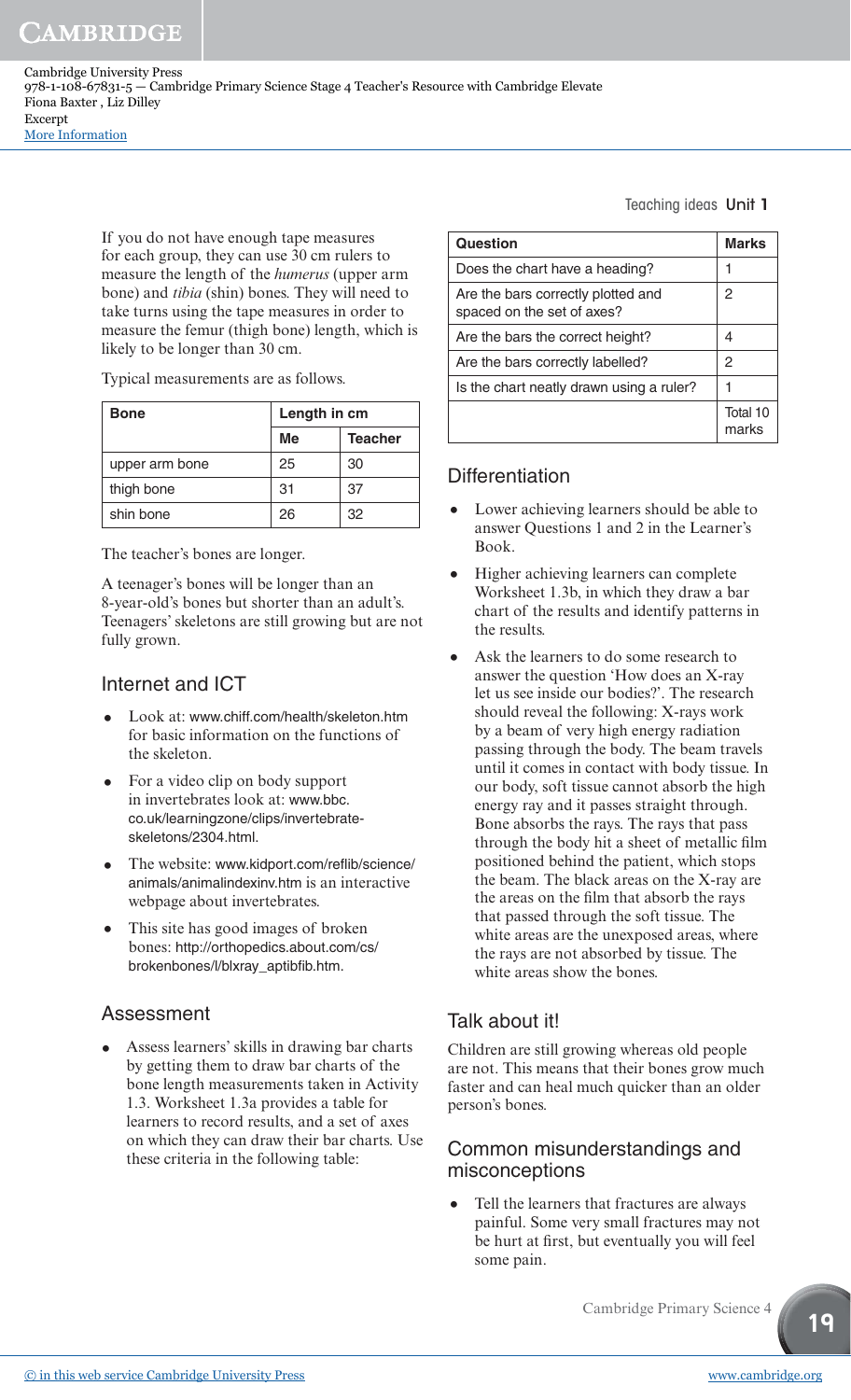Cambridge University Press 978-1-108-67831-5 — Cambridge Primary Science Stage 4 Teacher's Resource with Cambridge Elevate Fiona Baxter , Liz Dilley Excerpt [More Information](www.cambridge.org/9781108678315)

Unit 1 Teaching ideas

• Learners may think that when a fracture heals, the bone is stronger than before the break. This is not so. The bone will be as strong as it was before, especially in young people, but not stronger. In older people, the healed bone may be weaker.

#### Homework ideas

• Exercise 1.3 in the Activity Book.

#### Answers to Learner's Book questions

- **1** The baby will stay small and will not grow into a child.
- **2** The ends of the broken bone grow back together again.

#### Answers to Activity Book exercise

- **1** Meshack
- **2** 14 cm
- **3** Ali is the oldest. His upper bone is longer than Ahmed's. Our bones get longer as we get older.
- **4** Ali, Nasreen, Ahmed. Ali has the longest upper arm bone, Ahmed has the shortest.
- **5 a** Fatima and Meshack
	- **b** They have the longest upper arm bones.
- **6** 33 cm. Meschack will be a similar height to his father. His father maybe a little shorter.

#### Answers to Worksheets

#### **Worksheet 1.3b**



- **2 a** Dinesh's
	- **b** Gita's

**20**

**c** The boys have longer shin bones than the girls. This could be because boys of that age grow faster than girls, or any other reasonable suggestion.

#### **Topic 1.4 Skeletons and movement**

The key concept explored in this topic is that muscles, which are joined to the bones of skeletons, act in antagonistic (opposite) pairs to allow us to move. Learners also have the opportunity to plan an investigation on muscle strength.

#### Learning objectives

- Know that animals with skeletons have muscles attached to the bones.
- Understand that muscles work in pairs to help us move.
- Know how a muscle has to contract (shorten) to make a bone move.
- Design a fair test and plan how to collect sufficient evidence.
- Choose apparatus and decide what to measure.
- Measure length.
- Present results as a drawing.

#### Curriculum links

- This topic can be linked with Physical Education (P.E.) and the benefits and effects of using muscles when we exercise.
- In Worksheet 1.4, learners have to measure length which is a link with measurement in Mathematics.

#### Ideas for the lesson

- Muscles enable us to move our bones, because they are attached to the ends of the bones and can shorten or lengthen. When muscles contract (shorten) they allow us to move.
- Ask the class to demonstrate different movements they can make, such as bending, twisting their bodies, walking, picking up a pencil, and so on. Tell them that, when any part of our body moves, muscles are working. Ask them to look closely at their